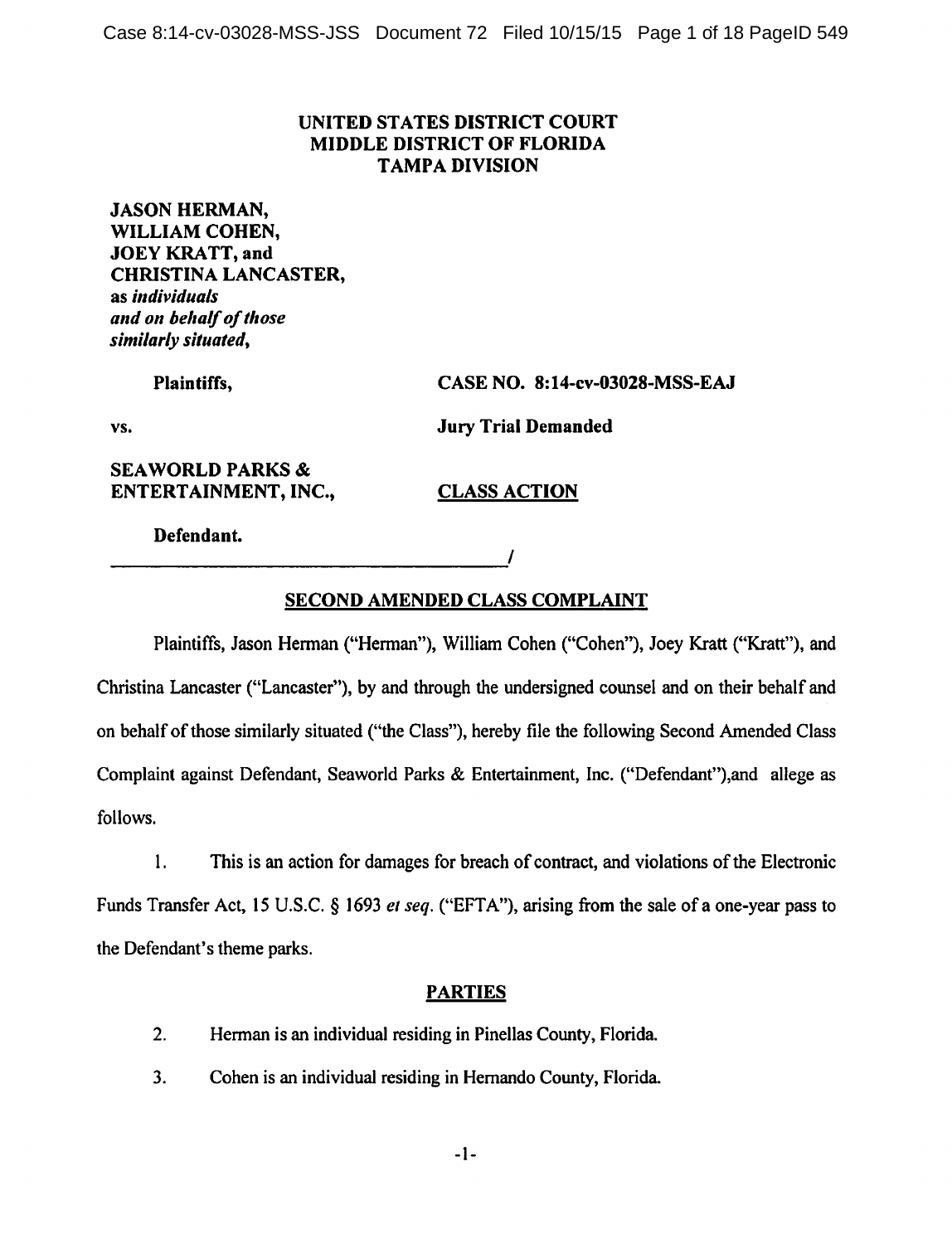4. Kratt is an individual residing in Orange County, Florida.

 $5<sub>1</sub>$ Lancaster is an individual residing in Chesterfield, Virginia.

6. Defendant is a Delaware Corporation with its principal place of business in Orlando. Florida. Defendant owns 11 destination and regional theme parks in the United States, including SeaWorld Orlando, SeaWorld San Antonio, SeaWorld San Diego, Busch Gardens Tampa, Busch Gardens Williamsburg, Aquatica Orlando, Aquatica San Diego, Discovery Cove, Water Country USA, and Adventure Island.

During the year ended December 31, 2013, Defendant has publicly reported that in  $7.$ 2013 alone it hosted approximately 23.4 million guests in Defendant's theme parks with revenues of approximately \$1,460,300,000. For the year ended December 31, 2013, theme park admissions accounted for approximately 63% of Defendant's total revenue. Approximately 30% of Defendant's admission ticket purchases are made online. See Seaworld Entertainment, 2013, Annual Report.

#### **JURISDICTION AND VENUE**

8. This Court has jurisdiction over this action under 15 U.S.C.  $\S$  1693m(g) (EFTA) and 28 U.S.C. § 1331 (federal question). The Court has supplemental jurisdiction over the state law claims pursuant to  $28$  U.S.C.  $§$  1367.

9. This Court also has jurisdiction over the action under 28 U.S.C. § 1332. The aggregated claims of the individual members of the proposed Class exceed the sum or value of \$5,000,000, exclusive of costs and interest, and this is a Class action in which some of the members of the Class are citizens of a state different than the Defendant.

10. Venue is proper in the Middle District of Florida pursuant to 28 U.S.C. § 1391(b) because the Defendant resides in this district.

 $-2-$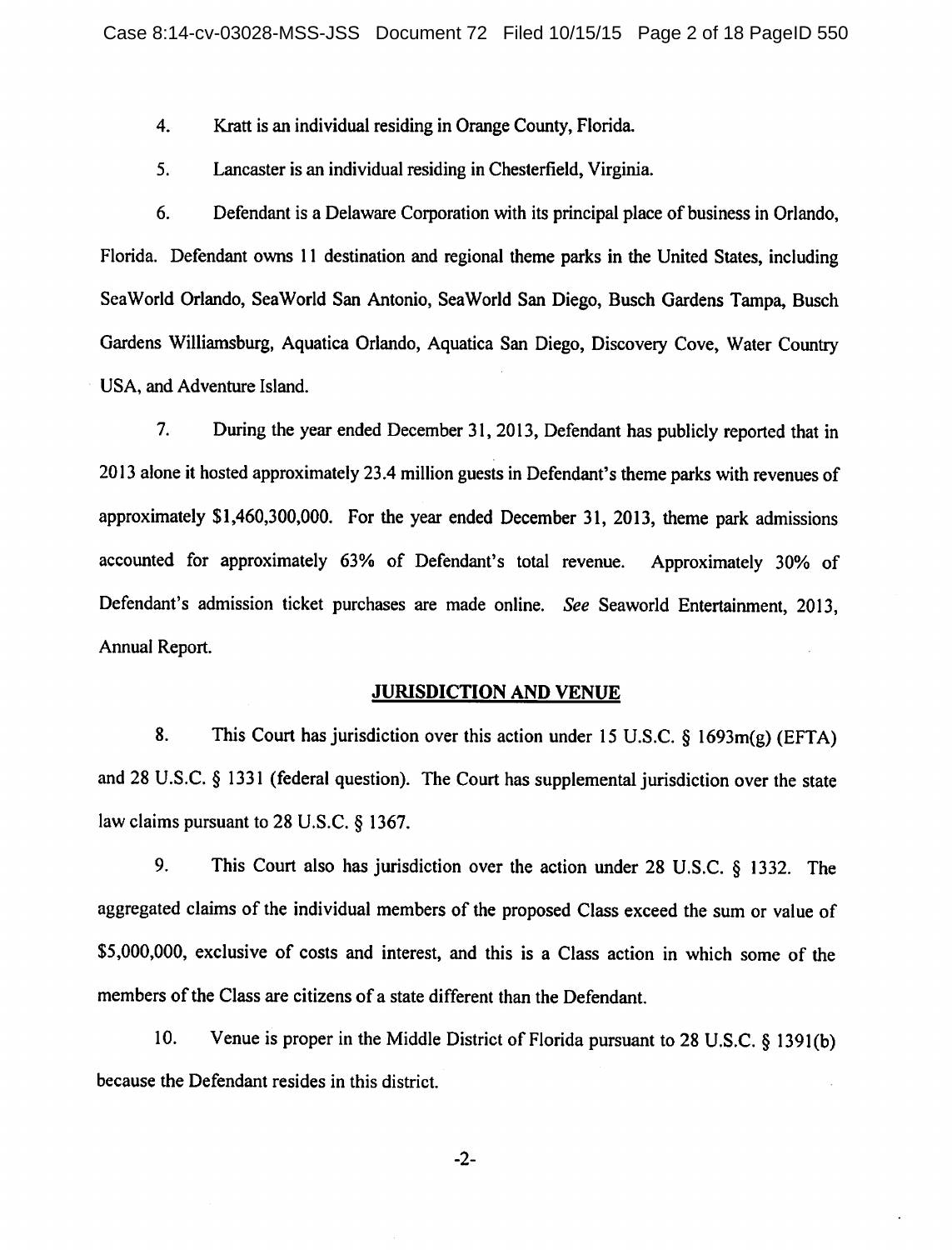### <u>DEFENDANT'S SYSTEMATIC PRACTICE</u> OF IMPROPER AUTOMATIC RENEWAL OF THEIR CONTRACTS

 $11.$ Defendant offers consumers who wish to purchase one-year passes to any of its parks an option to pay for the passes through Defendant's "EZ Pay" system  $-$  a system which allows consumers to pay for their passes in twelve installments. Each consumer that utilizes Defendant's "EZ Pay" system is bound by Defendant's EZ Pay Plan.

 $12.$ Defendant automatically debits each installment from the consumer's debit or credit card account. The consumer's initial "EZ Pay" payment is made on the date that the consumer enters into the uniform contract for the one-year pass. Thereafter, Defendant debits eleven subsequent payments on a monthly basis from the consumer's debit or credit account. The uniform contract expressly states that the agreement is for "[u]nlimited admission" to Defendant's theme park "for 1 Year." The "TOTAL NUMBER OF PAYMENTS under the uniform contract (including down payment)" is "12." Due to the foregoing "EZ Pay" payment structure, the consumer's one-year pass is fully paid in eleven months. Defendant's uniform contract provides, in relevant part:

#### EXCEPT FOR ANY PASSES PAID IN LESS THAN 12 **MONTHS.** THIS WILL. **RENEW CONTRACT** AUTOMATICALL ON A MONTH-TO-MONTH BASIS FOLLOWING THE PAYMENT PERIOD until I lthe consumer] terminate it.

Accordingly, pursuant to Defendant's uniform contract, Defendant is authorized  $13.$ to renew the parties' agreement and continue to debit the consumer's account on a month-tomonth basis after the one year period has expired unless the consumer makes all twelve required payments (including the down payment) in less than twelve months. The clear corollary to this contract language is that Defendant is not permitted to automatically renew accounts that are paid in less than twelve months. Despite the foregoing uniform contract language, Defendant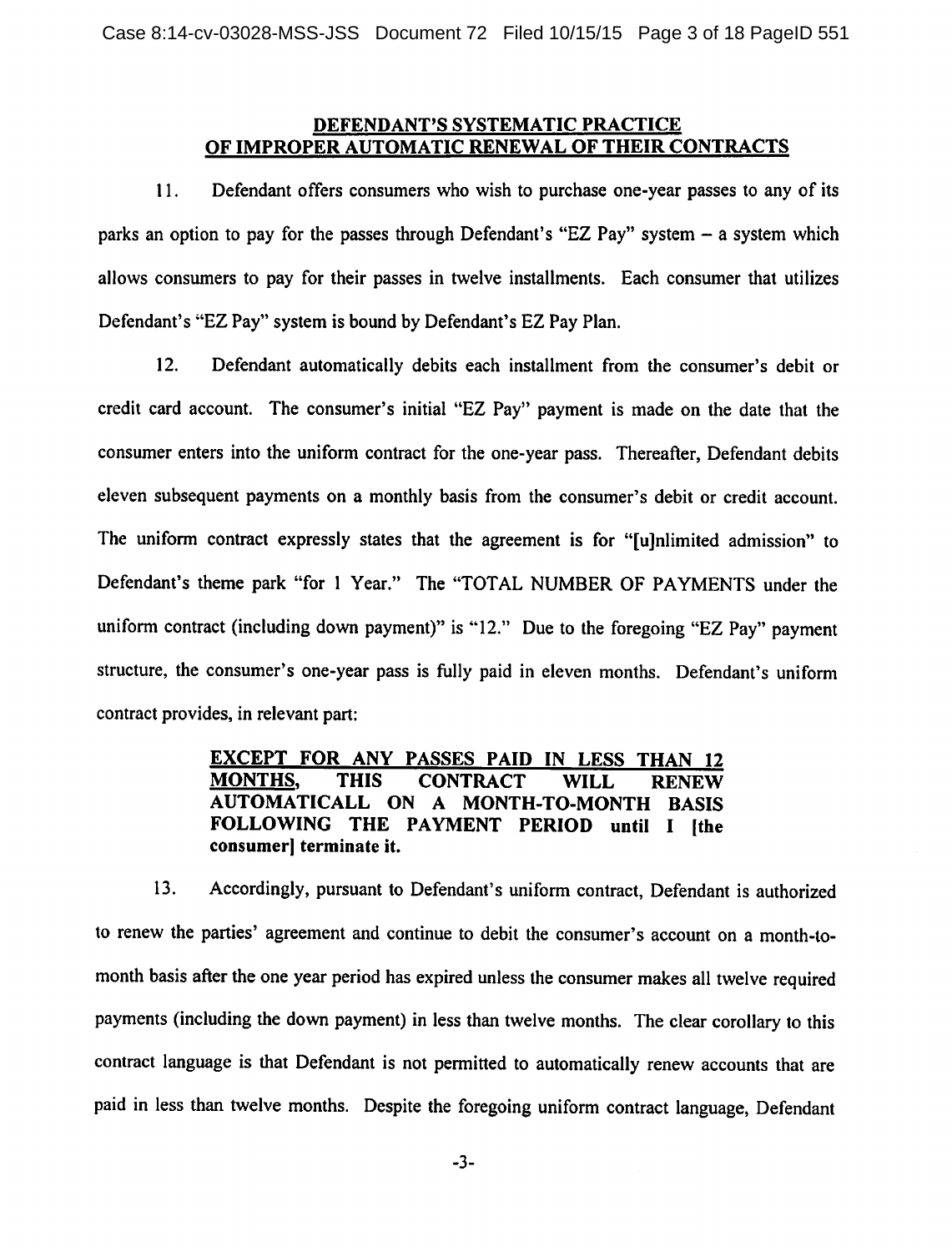systematically renews its contracts for those consumers that make all twelve payments in less than twelve months. As a result, Defendant takes more payments from its customers beyond the contracted for amount.

#### **GENERAL ALLEGATIONS**

#### A. Plaintiff Jason Herman

 $14.$ On March 18, 2013, Herman purchased from Defendant two "1 Year Seaworld Orlando and Busch Gardens Tampa Pass EZpay Adult." A copy of the "Order Details" confirming this purchase is attached as Exhibit 1.

15. As described in the "Order Details" generated by Defendant, the one-year pass was purchased for an initial payment on March 18, 2013 in the amount of \$35.40, "plus 11 additional monthly payments of \$35.40 (with tax)."

 $16.$ Starting on April 18, 2013, Defendant proceeded to charge Herman's credit card \$35.40 and continued to charge it on the  $18<sup>th</sup>$  of every month through February 18, 2014, when the eleventh additional monthly payment was made.

17. Despite receiving the full payment called for in the "Order Details," Defendant continued to charge Herman's credit card each month, with the last charge taken on September 28, 2014.

18. On October 15, 2014, in a call made at 8:43 a.m. and lasting 16 minutes. Herman contacted Defendant at the number listed in the "Contact Us" portion of Defendant's website.

19. During the call, Herman was directed to the "EZpay Department" and spoke with an agent or employee of Defendant, who identified herself as Deborah (she refused to provide her last name).

 $-4-$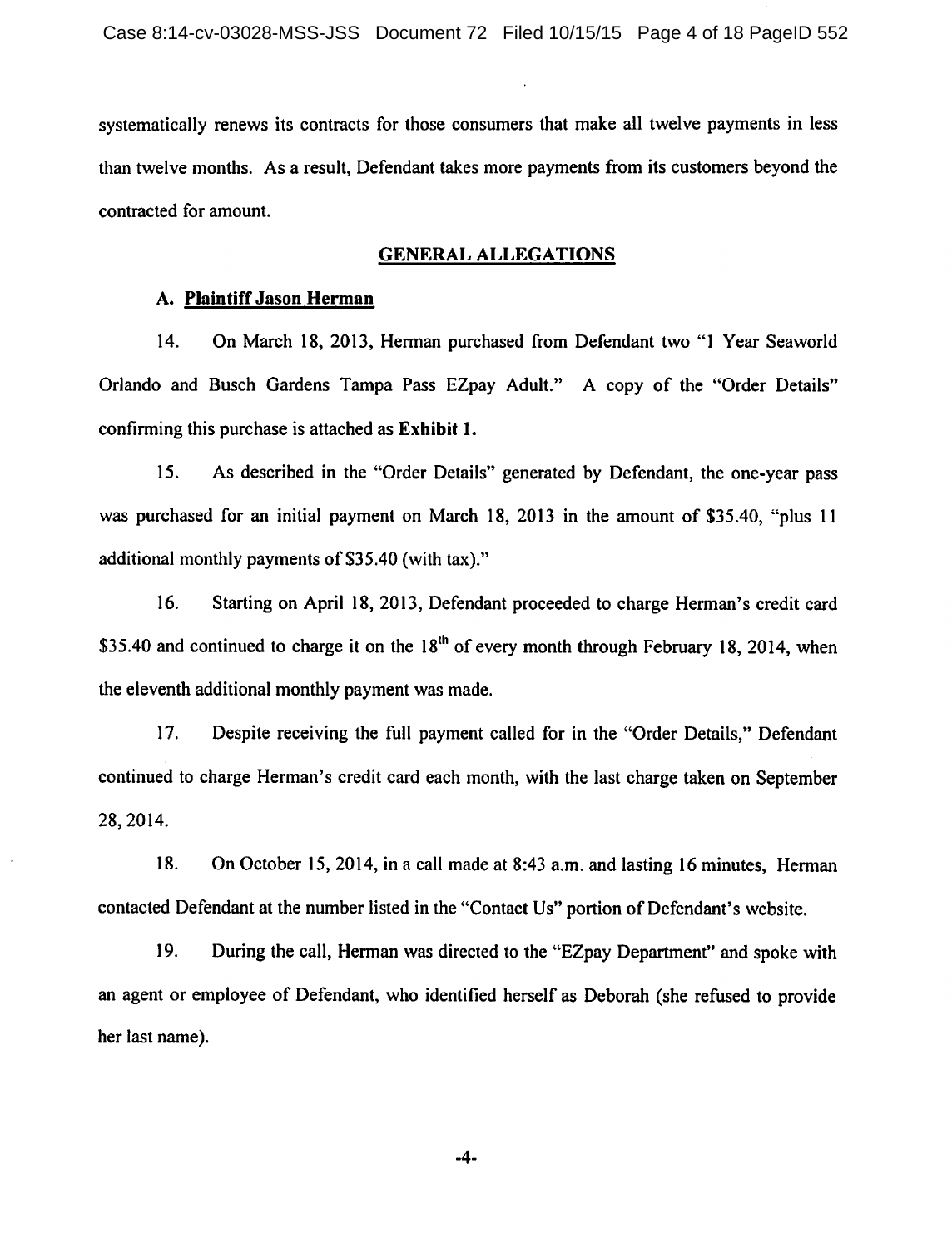Herman explained to Deborah that he had purchased his pass on March 18, 2013, 20. but that he had been charged for several months after the pass had expired. Herman requested a refund for any charges made beyond February 18, 2014.

 $21.$ Deborah told Herman that the terms of the contract he agreed to by purchasing the one year pass included an automatic renewal and that his credit card was charged because he did not ask Defendant to terminate his pass. She refused his request for a refund.

22. Herman asked where the contract language could be found, and Deborah advised that it was in the initial e-mail receipt from the ticket purchase. Herman searched his e-mail while on the phone with Deborah and found no such contract language. Similarly, no such language was found on the receipt, the e-mailed tickets, or the physical pass.

23. Deborah insisted that Herman should have read the contract at the time of purchase and read him the terms of the contract, which according to Defendant included the following provision: "EXCEPT FOR ANY PASSES PAID IN LESS THAN 12 MONTHS, THIS CONTRACT WILL RENEW AUTOMATICALLY ON A MONTH-TO-MONTH BASIS FOLLOWING THE PAYMENT PERIOD until I terminate it."

24. Given the lack of any such language in the confirming e-mails, receipts, tickets or passes. Herman asked Deborah if the contract language that she read to him may have changed since he purchased the ticket. She advised that the renewal language had been the same for the six years that she worked for the Defendant and that the Defendant would not give refunds.

 $25.$ Later that day, at 2:38 p.m., Herman called Defendant again to obtain a copy of the contract language that had been described by Deborah.

26. In the second call, which lasted 21 minutes, Herman spoke with a different representative of Defendant named Jasmine. Jasmine attempted to forward a copy of the

 $-5-$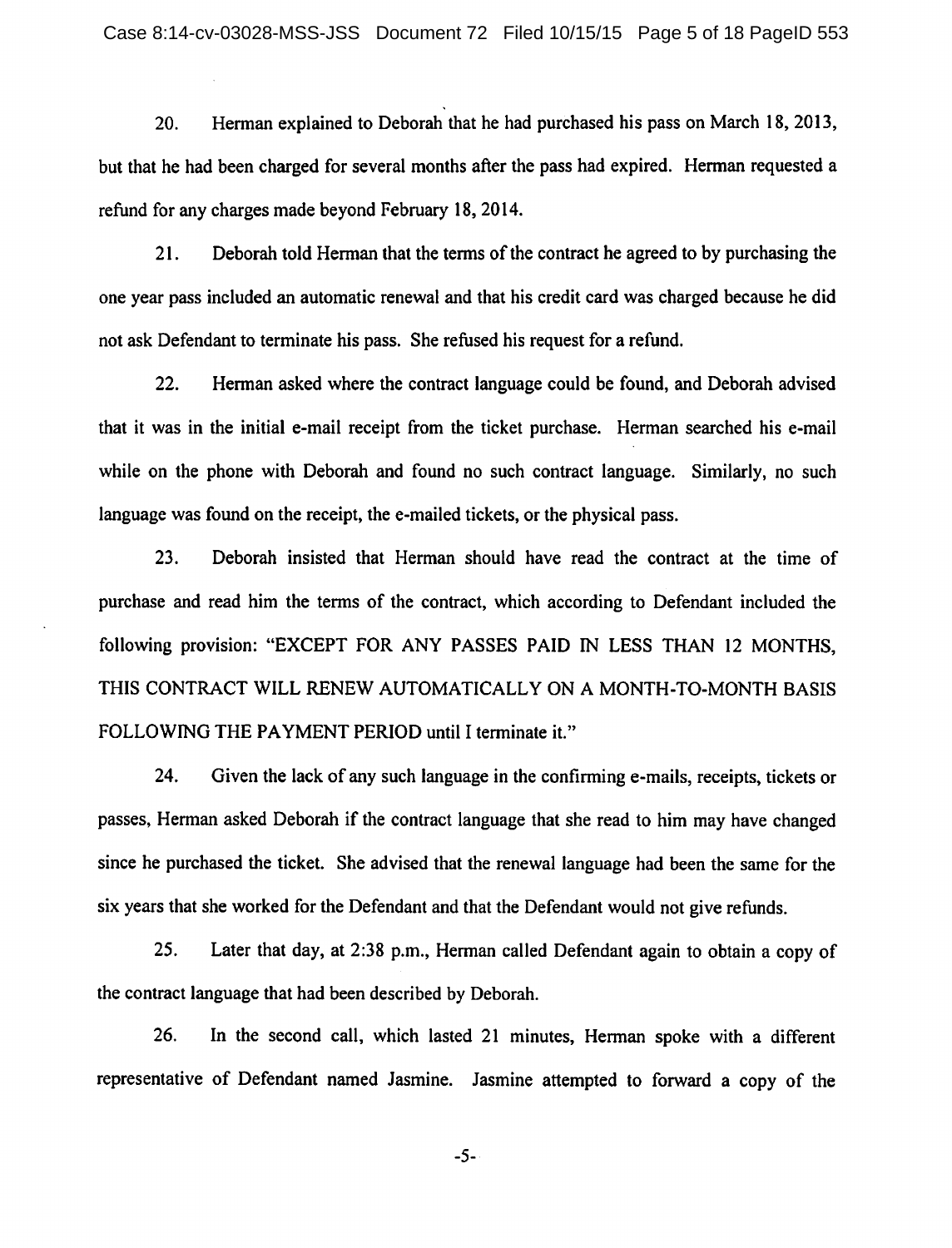contract language to Herman, but could not do so. She also attempted to guide Herman through numerous steps in an attempt to access the contract language online. Eventually, Herman ended the call with Defendant without obtaining a copy of the contract.

27. Finally, after the call, Herman was able access the contract only through following a series of internet links starting in an e-mail from Defendant dated April 13, 2012. A copy of the Defendant's form contract is attached as Exhibit 2.

28. Based on his call with Defendant's agent, Deborah, Defendant, as its general business practice, relies on the following contractual provision to continue charging customers after time set forth in the purchase confirmation and to refuse those customers refunds when they request them: "EXCEPT FOR ANY PASSES PAID IN LESS THAN 12 MONTHS, THIS CONTRACT WILL RENEW AUTOMATICALLY ON A MONTH-TO-MONTH BASIS FOLLOWING THE PAYMENT PERIOD until I terminate it." (Emphasis added).

29. Per the language of Defendant's contract, Defendant is only authorized to automatically renew and continue charging for passes that are not "paid in less than 12 months."

 $30.$ Here, Herman purchased the pass on March 18, 2013 and then made eleven subsequent payments, with the eleventh subsequent payment falling on February 18, 2014. The February 18, 2014 payment marked the date on which the pass was paid in full based on both the number of additional monthly payments and based on the total amount paid (\$424.80). In other words, the pass was fully paid within eleven months (March 18, 2013 to February 18, 2014).

31. Because Herman paid for his passes in less than 12 months. Defendant did not possess the contractual right to renew the contract nor was Defendant authorized to charge Herman's credit card after February 18, 2014.

 $-6-$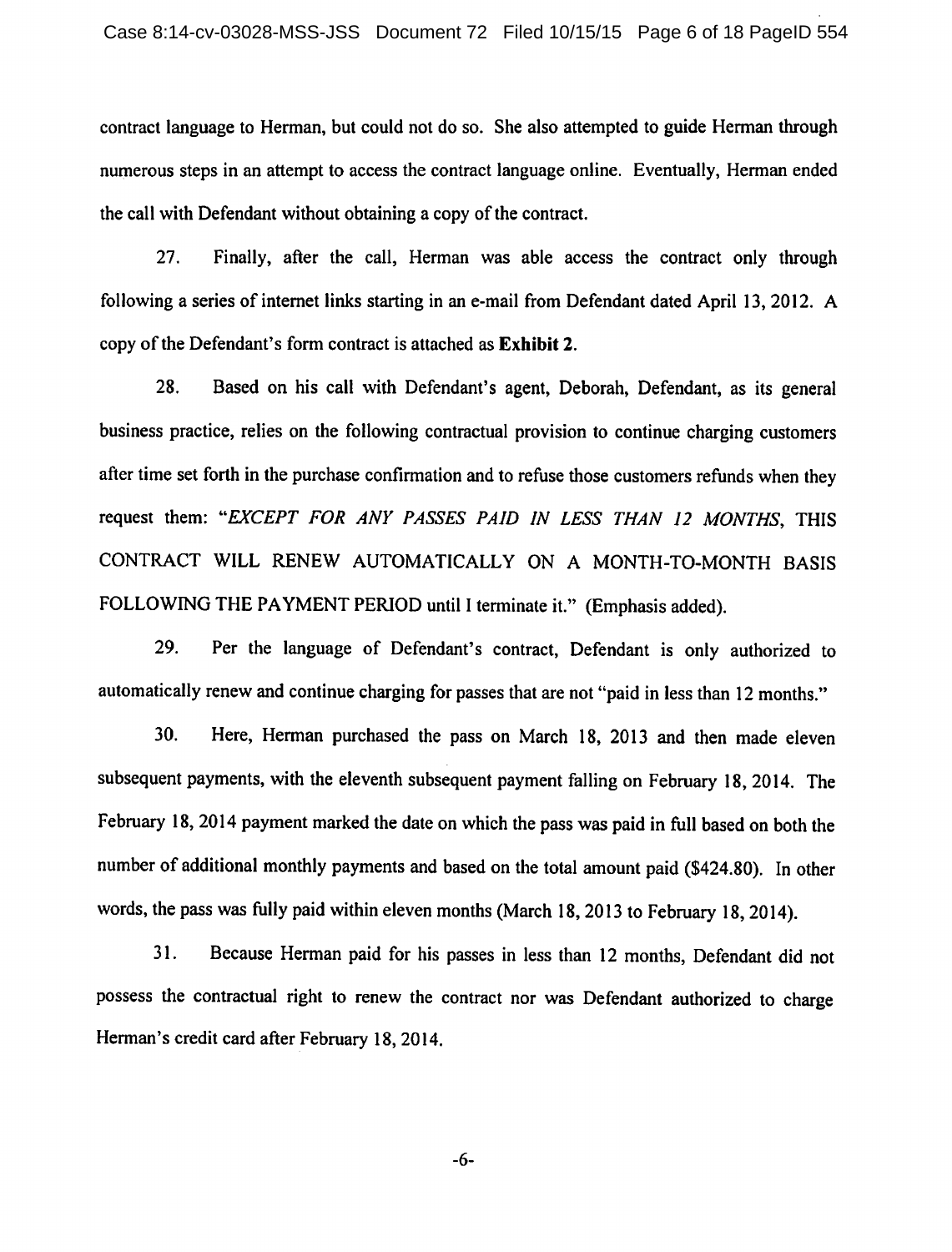$32.$ Defendant breached its contract with Herman by continuing to charge him after the February 18, 2014 payment, when Defendant had no contractual right nor authorization to do SO.

33. Upon information and belief, it is Defendant's policy and practice to charge its customers in advance for its one-year passes such that all one-year passes are paid in full within only eleven months.

#### **B. Plaintiff William Cohen**

34. On March 16, 2013, Cohen purchased from Defendant two "1 Year Seaworld Orlando and Busch Gardens Tampa Pass EZpay Adult." Aside from the purchase date, Cohen's form contract with the Defendant had the same terms and conditions as the contract between Herman and Defendant.

 $35.$ Cohen's one-year pass was purchased for an initial payment on March 16, 2013 in the amount of \$35.40, "plus 11 additional monthly payments of \$35.40 (with tax)."

36. Starting on April 16, 2013, Defendant proceeded to charge Cohen's credit card \$35.40 and continued to charge it on the  $16<sup>th</sup>$  of every month through February 16, 2014, when the eleventh additional monthly payment was made.

 $37.$ Despite receiving the full payment called for, Defendant continued to charge Cohen's credit card each month, with the last charge taken on November 16, 2014.

38. On December 9, 2014, Cohen's wife contacted Seaworld and asked why her husband's credit card continued to be charged \$35.40 per month. She explained to the Seaworld customer service representative that they thought the 1-year pass had expired. The customer service representative informed her that the contract had automatically renewed, but that he would cancel the renewal.

 $-7-$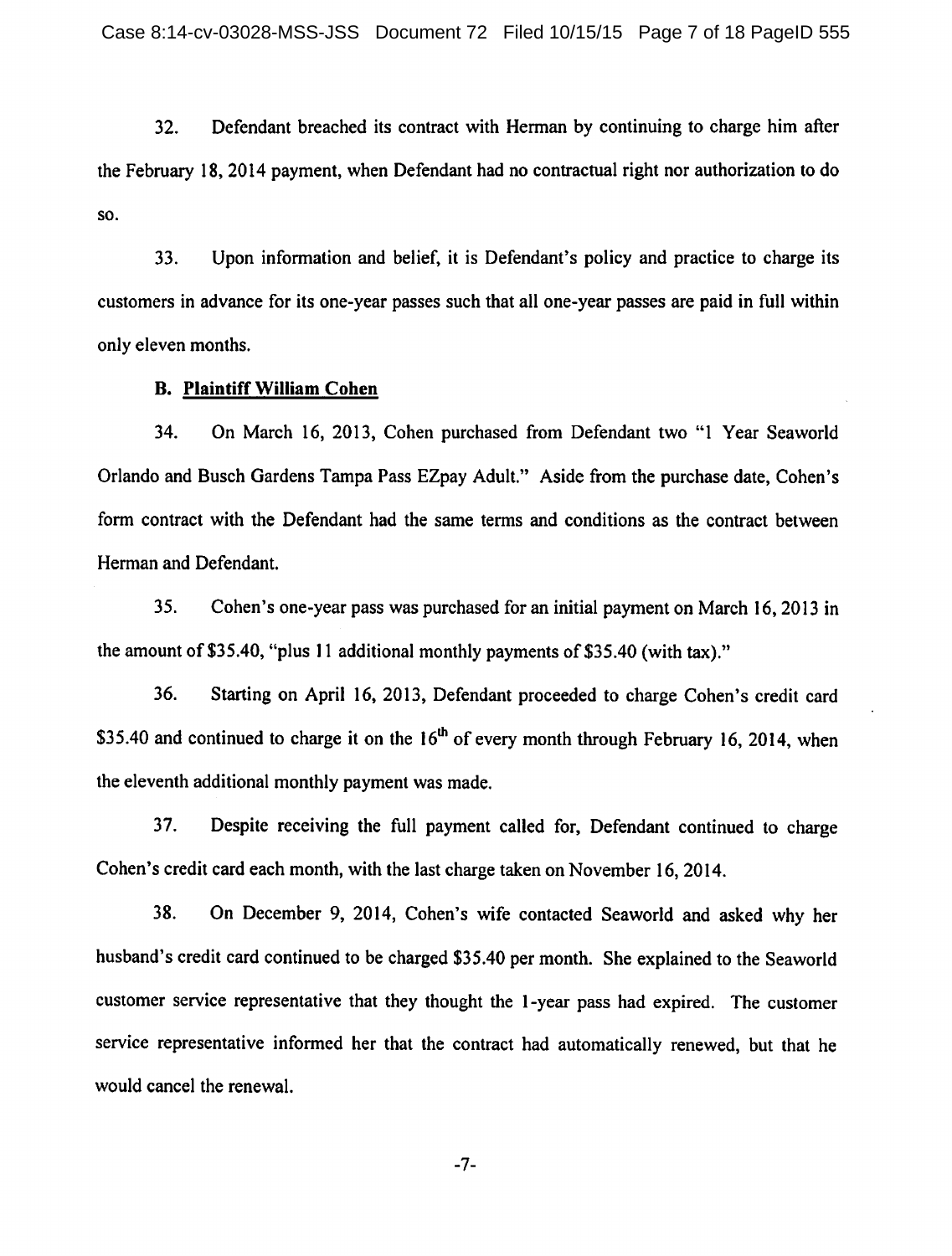39. Cohen purchased the pass on March 16, 2013 and then made eleven subsequent payments, with the eleventh subsequent payment falling on February 16, 2014. The February 16, 2014 payment marked the date on which the pass was paid in full based on both the number of additional monthly payments and based on the total amount paid (\$424.80). In other words, Cohen's pass was fully paid within eleven months (March 16, 2013 to February 16, 2014).

40. Because Cohen paid for his passes in less than 12 months, Defendant did not possess the contractual right to renew the contract nor was Defendant authorized to charge Cohen's credit card after February 16, 2014.

#### C. Plaintiff Joey Kratt

41. On January 22, 2013, Kratt purchased from Defendant one "1 Year Busch Gardens Tampa Pass EZpay Adult." Kratt's one-year pass was purchased for an initial payment on January 22, 2013 in the amount of \$13.28, "plus 11 additional monthly payments of \$13.28." Aside from the payment amount and purchase date, Kratt's form contract with Defendant had the same terms and conditions as the contract between Herman and Defendant.

42. Starting on February 20, 2013, Defendant proceeded to charge Kratt's debit card from his Bank of America checking account \$13.28 and continued to charge it on the  $20<sup>th</sup>$  of every month through December 20, 2013, when the eleventh additional monthly payment was made.

43. Despite receiving the full payment called for, Defendant continued to charge Kratt's debit card each month, with the first unauthorized recurring charge taking place on January 21, 2014 and the last unauthorized recurring charge taken on August 20, 2014.

44. In or around September, 2014, Kratt called Defendant and spoke with a customer service representative. During the call, Kratt explained that he had purchased his pass on

-8-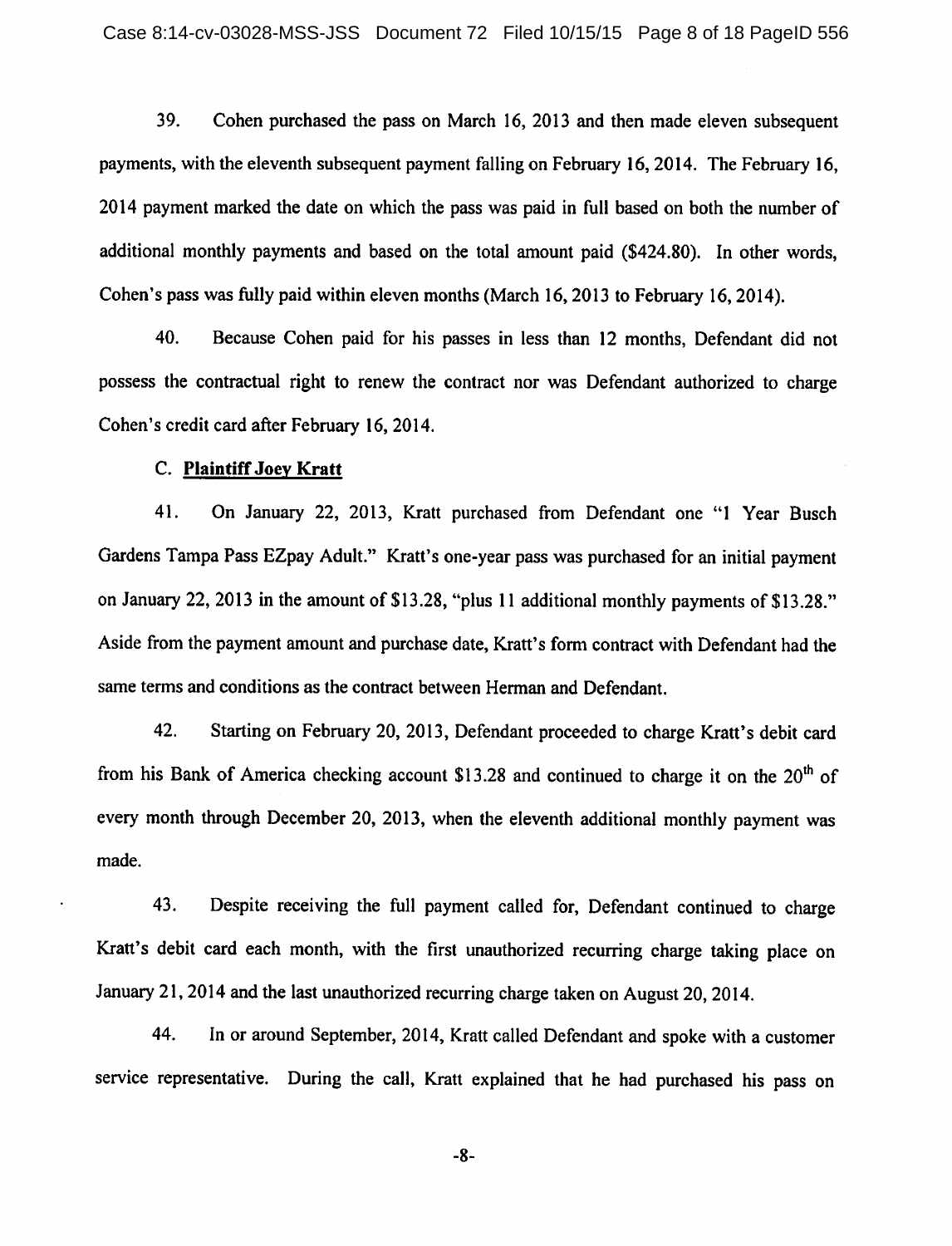January 22, 2013, but that he had been charged for several months after the pass had expired. Plaintiff requested a refund for any charges made beyond December 20, 2013.

45. Defendant's customer service representative informed Kratt that all she could refund him was the amount of \$39.84 which equated to 3 of the 8 unauthorized payments deducted from Kratt's checking account. However, the Defendant refused to refund Kratt the additional 5 months that Defendant improperly charged him following the contract's expiration.

46. Defendant requires that monthly payments be paid by Electronic Fund Transfers ("EFTs"). Defendant requires that monthly dues be paid by EFT because the process provides Defendant the ability to take money from consumers' accounts, without the consumers' active participation in effectuating the payments. This mechanism is central to Defendant's scheme to maximize profits by taking EFTs after the consumer has paid the annual pass in less than 12 months. If Defendant permitted monthly payments to be paid by cash or check, Defendant would have no vehicle by which it could force further payments after the contract had expired.

After Kratt's 12<sup>th</sup> payment was made on December 20, 2013, Defendant had no 47. contractual right to renew the contract nor was Defendant authorized to charge Kratt's debit card after December 20, 2013. Yet, Defendant subsequently made unauthorized EFTs against Kratt's bank account on January 21, 2014 in the amount of \$13.28, and which funds were transferred from the financial institution, Bank of America, to Defendant. Defendant continued to make unauthorized EFTs against Kratt's bank account on the 20<sup>th</sup> day of every month through August 20, 2014.

48. Kratt has not received a full refund for the unauthorized EFT charges billed to his debit card account. Thus, Kratt has not been placed in the position he was in before Defendant, without valid authorization, assessed EFT charges against his debit card.

 $-9-$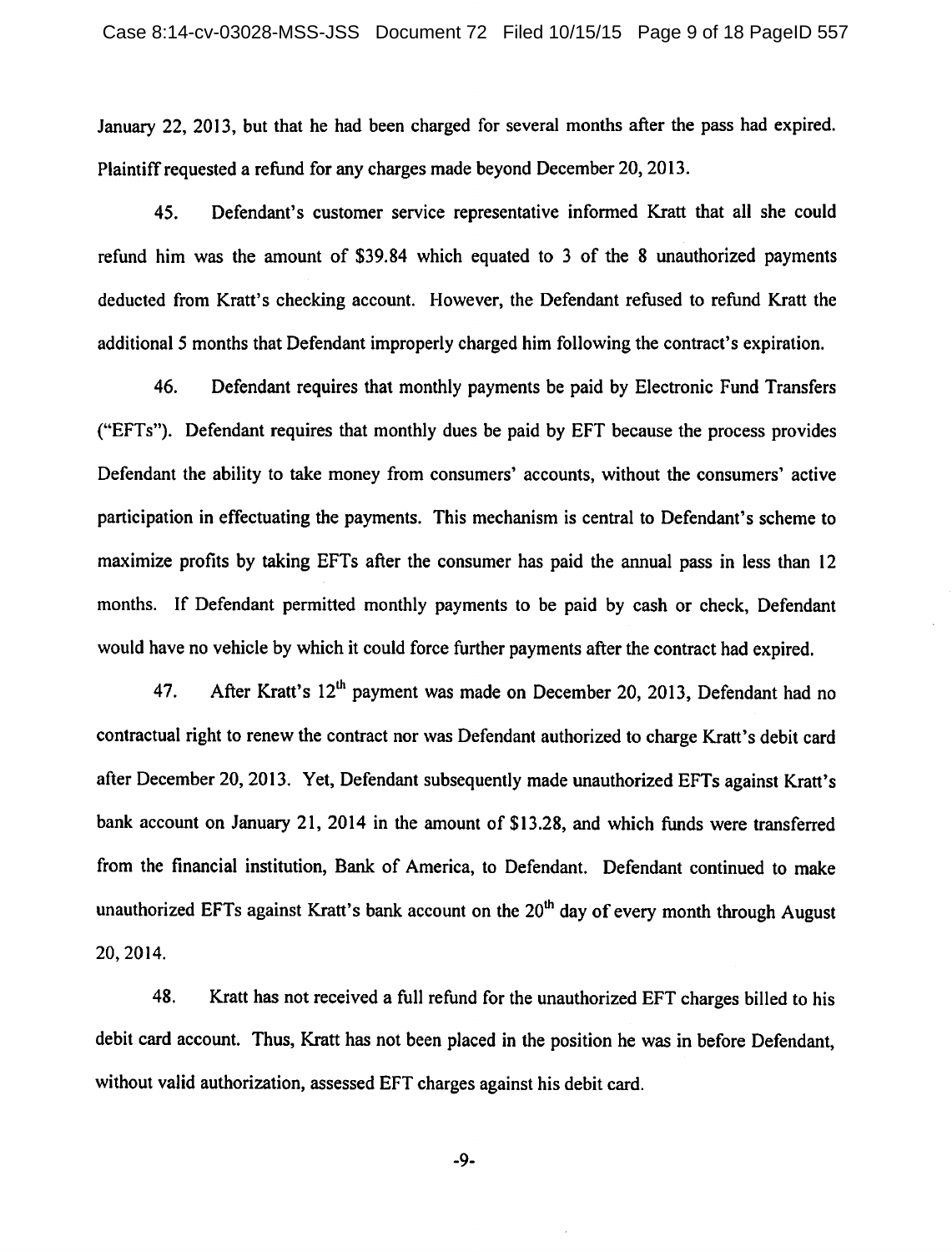#### D. Christina Lancaster

On October 16, 2012, Lancaster purchased from Defendant three "1 Park, One 49. Year EZpay pass – Busch Gardens Williamsburg." Aside from the purchase date and park, Lancaster's form contract with the Defendant had the same terms and conditions as the contract between Herman and Defendant.

Lancaster's one-year pass was purchased on October 16, 2012, and the initial 50. payment was processed on October 18, 2012 in the amount of \$29.97, "plus 11 additional monthly payments of \$29.97 (with tax)."

51. Starting on October 18, 2012, Defendant proceeded to charge Lancaster's debit card from her Wells Fargo checking account in the amount of \$29.97 and continued to charge it every month through September 18, 2013, when the eleventh additional monthly payment was made.

 $52.$ Despite receiving the full payment called for, Defendant continued to charge Lancaster's debit card each month, with the last charge taken on September 18, 2015.

53. On September 18, 2015, Lancaster contacted Defendant and asked for a full refund of all payments taken from her checking account since her twelfth and final payment was made within the initial one year EZ Pay contractual term, i.e., September 18, 2013. The Defendant's customer service representative refused to provide Lancaster with a full refund.

54. Lancaster purchased the pass and the initial payment was debited from her checking account on October 18, 2012, and then Lancaster made eleven subsequent payments, with the eleventh subsequent payment falling on September 18, 2013. The September 18, 2013 payment marked the date on which the pass was paid in full based on both the number of

 $-10-$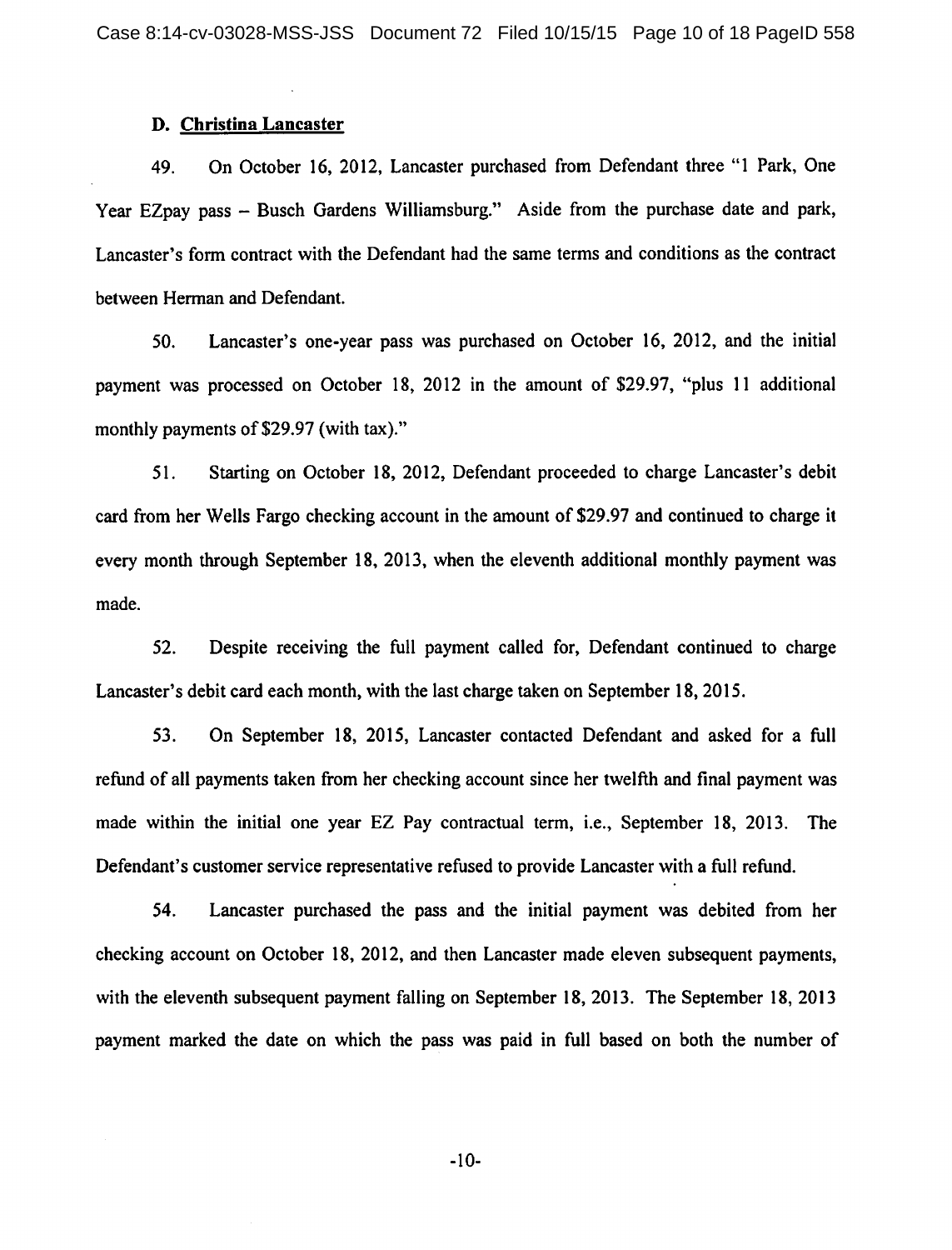additional monthly payments and based on the total amount paid. In other words, Lancaster's pass was fully paid within eleven months (October 18, 2012 to September 18, 2013).

Because Lancaster paid for her passes in less than 12 months, Defendant did not 55. possess the contractual right to renew the contract nor was Defendant authorized to charge Lancaster's debit card after September 18, 2013.

# **CLASS ALLEGATIONS**

56. Plaintiffs bring this action on behalf of themselves and all others similarly situated pursuant to Fed. R. Civ. P. 23. This action satisfies the numerosity, commonality, typicality, adequacy, predominance and superiority requirements of Rule 23.

57. Plaintiffs propose two classes defined as follows:

# **THE CLASS**

- a. All natural persons in the States of Florida, Texas, Virginia, and California:
- b. within the applicable statute of limitations in their respective states;
- c. who purchased a one-year pass to one of Defendant's theme parks in their respective states:
- d. who funded the one-year pass through Defendant's "EZ Pay" system;
- e. who paid for their one-year pass in less than 12 months; and
- f. who were charged any additional amounts after the one-year pass was paid in full.

# ELECTRONIC FUNDS TRANSFER CLASS ("EFTA SUBCLASS")

- a. All natural persons in the States of Florida, California, Virginia and Texas;
- b. who purchased a one-year pass to one of Defendant's theme parks in their respective states, and who funded the one-year pass through Defendant's "EZ Pay" system using a debit card;
- c. who paid for their one-year pass in less than 12 months:
- d. who were charged through an electronic fund transfer to their debit or bank account any additional amounts after the one-year pass was paid in full; and
- e. such charges were made on or after the date one year prior to the filing of this action.
- 58. Excluded from the Class and Subclass are all persons that received full refunds

from Defendant after being charged any additional amounts after the one-year pass was paid in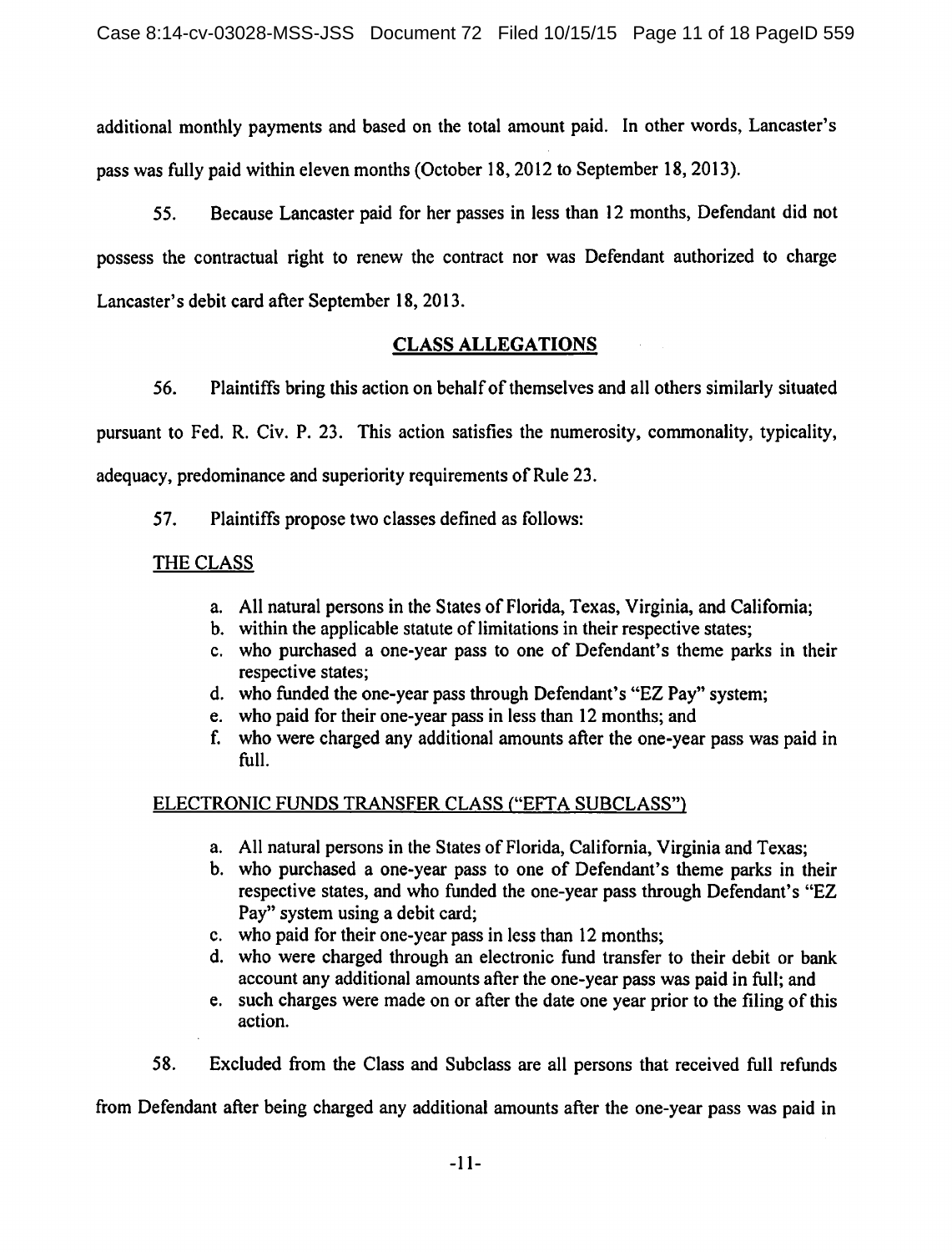full; all persons who continued to use their pass after the one-year pass had expired; managers, directors and employees of Defendant and members of their immediate families; all agents of Defendant; legal counsel for both sides and members of their immediate families; and all judges assigned to hear any aspect of this litigation, as well as their immediate family members.

59. The members of the Class and Subclass are so numerous that ioinder is impractical. The Class and Subclass consist of thousands of members, the identity of whom is within the knowledge of and can be ascertained only by resort to Defendant's records.

60. The claim of the representative Plaintiffs, Herman, Cohen, Kratt, and Lancaster, are typical of the claims of the Class in that the representative Plaintiffs, like the Class members, purchased a 1 year annual pass with Defendant, paid for said pass in less than 12 months, and were charged an automatic renewal fee when, per the contract terms, the Defendant did not possess the contractual right to renew the contract and/or charge any additional amount after the pass was paid in full. The representative Plaintiffs, like all Class members, have been damaged by Defendant's misconduct in that they have been charged additional payments when the Defendant did not have the contractual right to do so.

61. The claim of the representative Plaintiff, Kratt, is typical of the claims of the EFTA Subclass in that the representative Plaintiff, like the EFTA Subclass Members, purchased a 1 year annual pass with Defendant and funded the one-year pass through Defendant's EZ Pay system using a debit card, paid for said pass in less than 12 months, and was charged through an electronic funds transfer to their debit card additional amounts after the one-year pass was paid in full when, per the contract terms, the Defendant did not possess the contractual right to initiate an electronic fund transfer.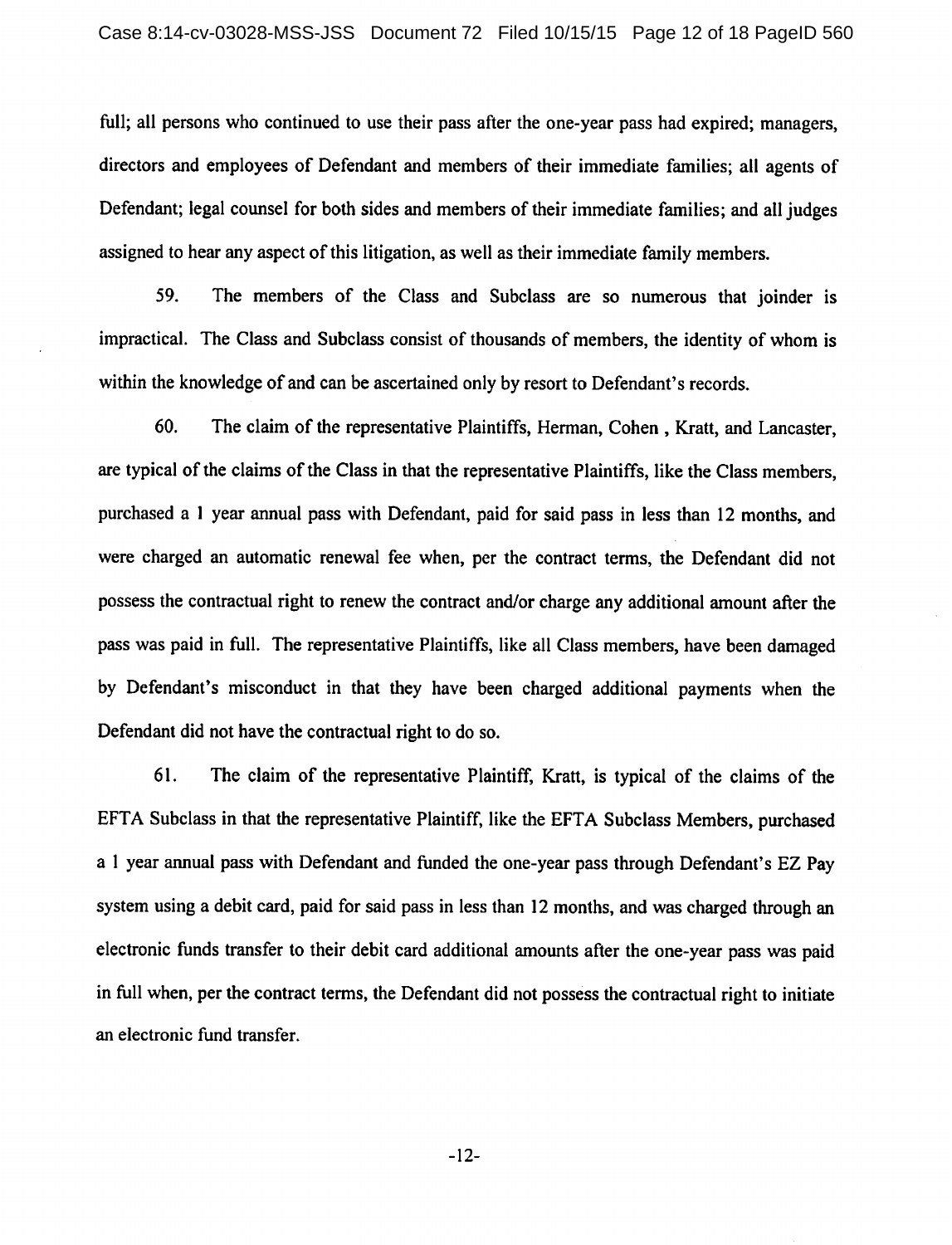62. The Class action poses questions of law and fact that are common to and affect the rights of all members of the Class and Subclass. Such questions of law and fact common to the Class and Subclasses include, but are not limited to, the following:

- a. Whether or not Defendant breached the form contract with the Class members by continuing to charge them when Defendant had no contractual right nor authorization to do so under the form contract;
- b. If Defendant breached the form contracts, what is the proper measure to be applied in determining damages;
- c. Whether Defendants obtained valid authorization from all EFTA Subclass members to electronically withdraw funds from the Subclass's members' debit or bank accounts;
- d. Whether the periodic electronic withdrawals from EFTA Subclass Members' accounts initiated by Defendant are "preauthorized electronic fund transfers" within the meaning of the EFTA, 15 U.S.C.  $\S$  1693a(9) and  $\S$  1693e.;
- e. Whether Defendant complied with the requirements of the EFTA in connection with the debits and/or EFTs initiated from EFTA Subclass Members' accounts;
- f. Whether Defendant has violated the EFTA with respect to Plaintiff Kratt, and the EFTA Subclass Members.

63. Based on the facts and circumstances set forth herein, Plaintiffs' claims are typical of the claims of the members of the Class and Subclass, in that they arise out of the same uniform contract. Plaintiffs' claims and the claims of all Class and Subclass members arise out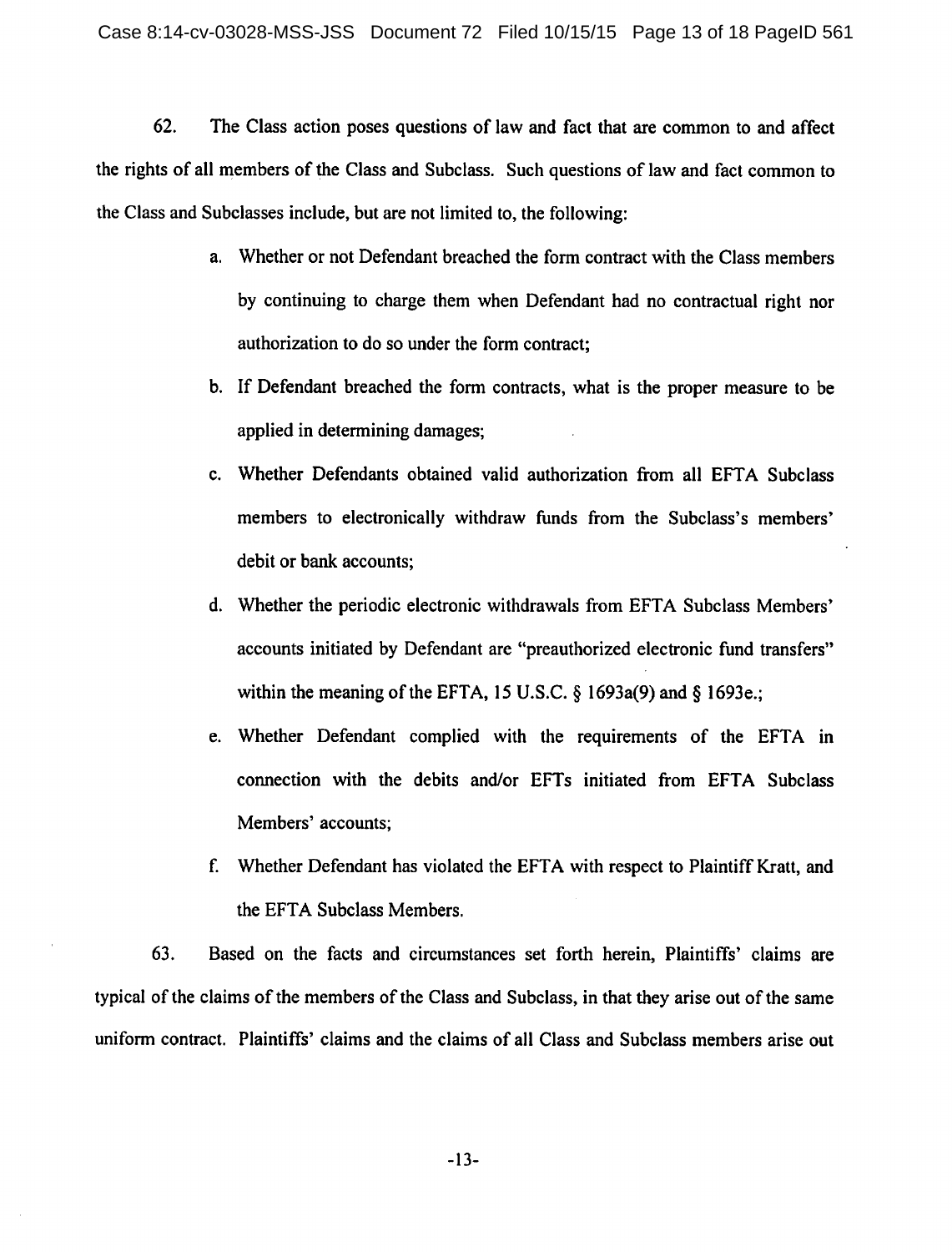of Defendant's common course of conduct and Plaintiffs' claims and the claims of all Class and Subclass members are based upon the same legal theories.

64. Plaintiffs, Herman, Cohen, Kratt, and Lancaster will fairly and adequately protect and represent the interests of each member of the Class and Subclass. Plaintiffs understand the issues in this case and are committed to vigorously pursuing this claim on behalf of the Class and Subclass. Plaintiffs have suffered the damages alleged and have no interests antagonistic to the interests of any other Class or Subclass member. Further, neither Plaintiffs nor their counsel have any interests that might cause them not to vigorously pursue this action.

65. Plaintiffs are committed to the vigorous prosecution of this action and have retained competent counsel experienced in the prosecution of class actions and, in particular, class actions on behalf of consumers. Accordingly, Plaintiffs are adequate representatives and will fairly and adequately protect the interests of the Class and Subclass.

66. A Class action is superior to other available methods for the fair and efficient adjudication of the controversy. Prosecuting separate actions by individual members of the Class and Subclass would create the risk of inconsistent or varying adjudications with respect to individual Class members that would establish incompatible standards of conduct for Defendant.

67. Further, prosecuting separate actions by individual members of the Class and Subclass would create the risk of adjudications with respect to individual class members that, as a practical matter, would be dispositive of the interests of the other members not parties to the individual adjudications. Further, individualized litigation would significantly increase the delay and expense to all parties and to the Court. A Class action presents far fewer management difficulties, and provides the benefits of adjudication, economies of scale and comprehensive supervision by a single court.

 $-14-$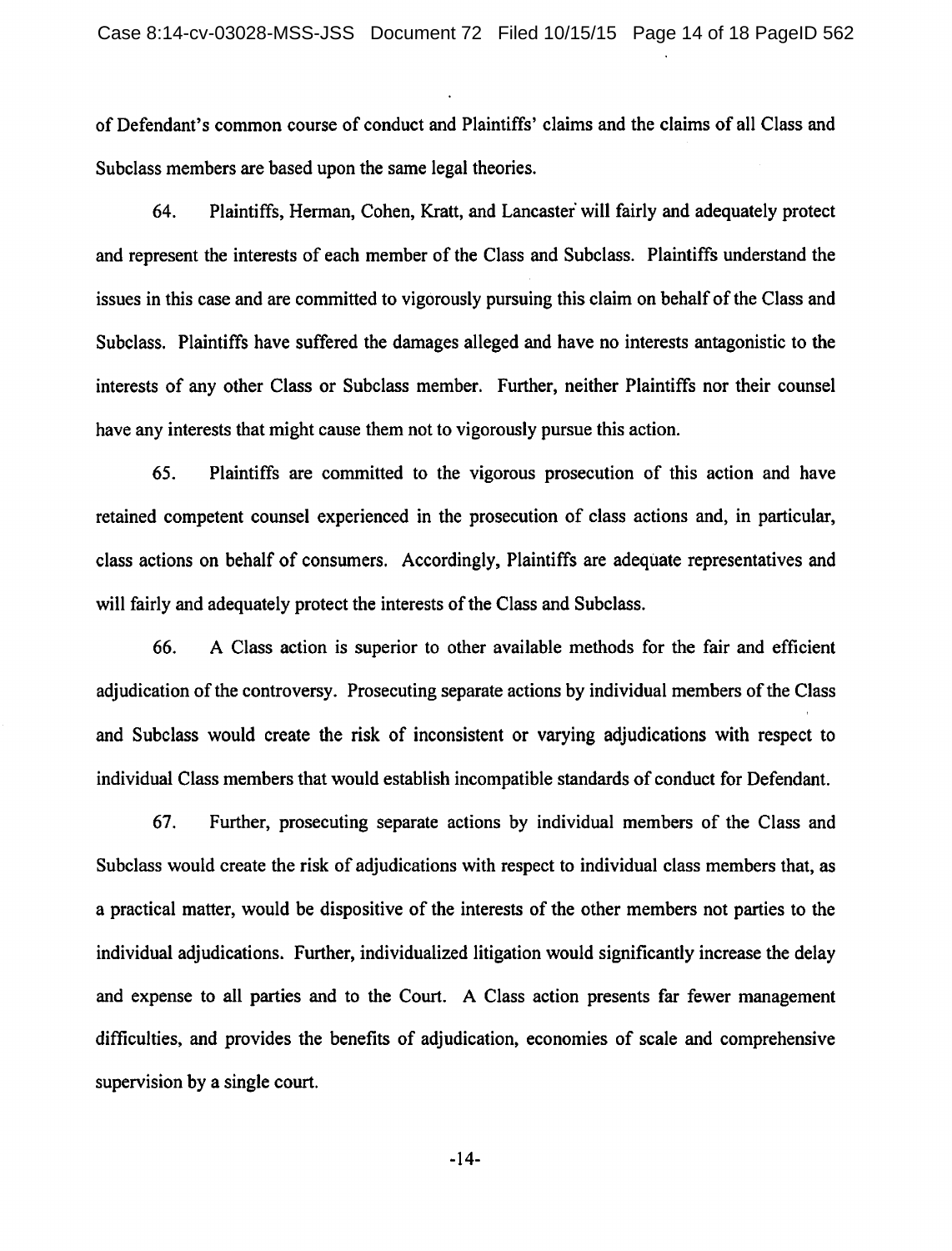68. Questions of law or fact common to the Class and Subclass predominate over any questions affecting only individual members as the claims are amenable to common proof based on the Defendant's uniform standardized contract. Since the reasonable expectations of a party to a standardized form contract are judged objectively, the entire Class will win or lose on their claims based upon the same evidence and legal standards.

# FIRST CLAIM FOR RELIEF - BREACH OF CONTRACT (ON BEHALF OF FLORIDA, CALIFORNIA, TEXAS AND VIRGINIA CLASS)

69. Plaintiffs, Herman, Cohen, Kratt, Lancaster and the Class members incorporate by reference paragraphs 1 through 68 of this Second Amended Class Complaint as though stated fully herein.

70. Plaintiffs, Herman, Cohen, Kratt, Lancaster and the Class members entered into contracts with the Defendant for a 1 year pass.

71. The contracts provide that "EXCEPT FOR ANY PASSES PAID IN LESS THAN 12 MONTHS, THIS CONTRACT WILL RENEW AUTOMATICALLY ON A MONTH-TO-MONTH BASES FOLLOWING THE PAYMENT PERIOD until I terminate it." (Emphasis added).

 $72.$ Plaintiffs and the Class members paid for the 1 year pass in less than 12 months.

73. Despite the 1 year passes being paid in less than 12 months, Defendant continued to charge Plaintiffs and the Class members when Defendant had no contractual right nor authorization to do so. By continuing to charge Plaintiffs and the Class members, Defendant breached its contract.

74. Plaintiffs and the Class members have performed all, or substantially all, of the obligations imposed on them under the contract with Defendant.

 $-15-$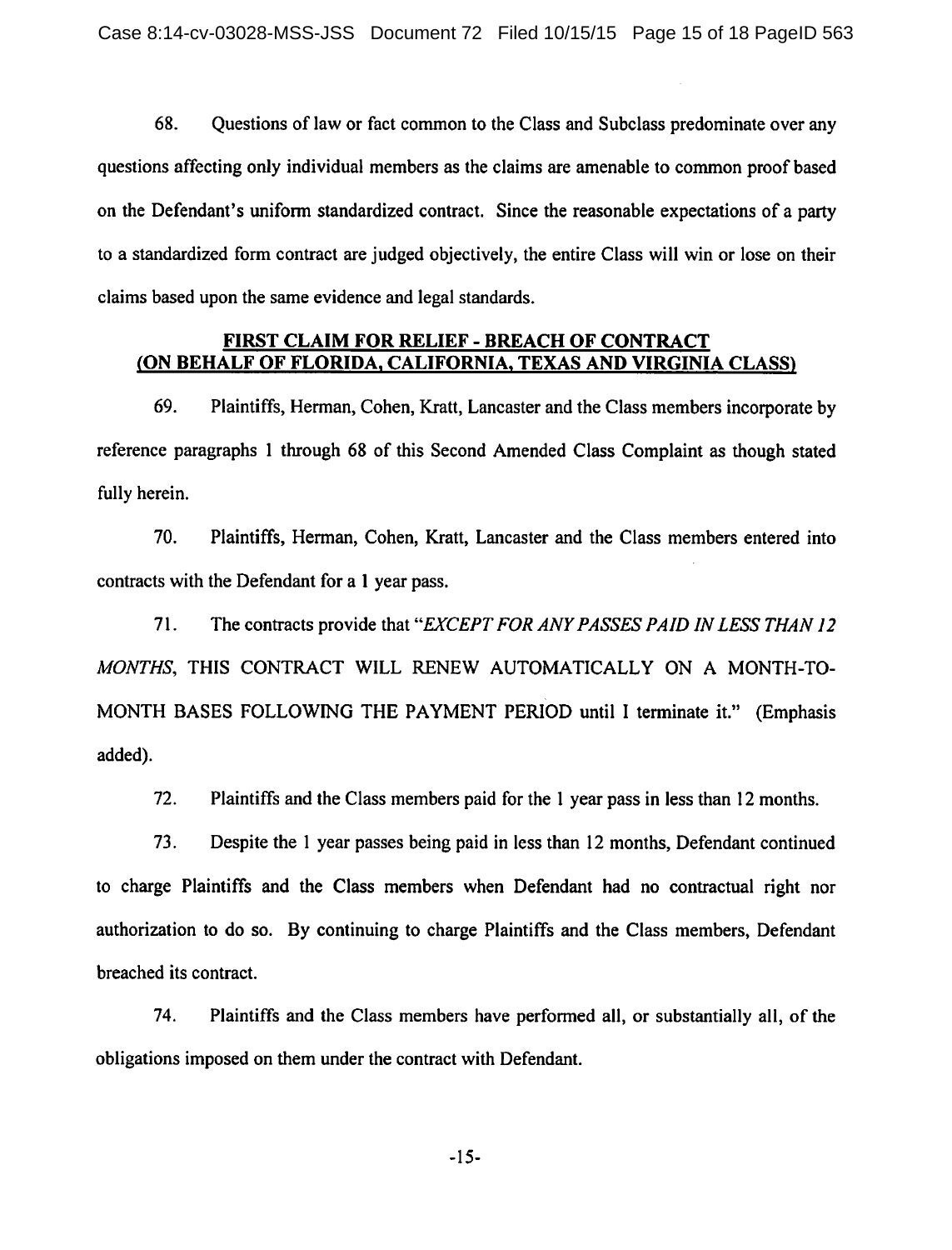75. Plaintiffs and the Class members have sustained damages as a result of Defendant's breach of contract.

WHEREFORE, Plaintiffs, Jason Herman, William Cohen, Joey Kratt, Christina Lancaster and the Class request that the Court enter Judgment in their favor for: (1) Certification of this matter to proceed as a class action; (2) actual damages in an amount according to proof; and (3) for such other and further relief as the Court deems just and proper.

### SECOND CLAIM FOR RELIEF - VIOLATION OF THE EFTA (ON BEHALF OF FLORIDA, CALIFORNIA, TEXAS AND VIRGINIA CLASS)

Plaintiff, Kratt, on behalf of himself and the EFTA Subclass, incorporate by 76. reference paragraphs 1 through 68 of this Second Amended Class Complaint as though fully stated herein

77. Plaintiff and each EFTA Class member maintained an "account" as that term is defined by 15 U.S.C. § 1693(a)(2).

78. Plaintiff and all EFTA Class members, are "consumers" within the meaning of 15 U.S.C. § 1693(a)(5). At all times material hereto, Defendant was a "person" subject to liability under  $\S$  1693m of the EFTA.

79. Plaintiff and all EFTA Class members entered into the Defendant's uniform contract for a 1-year pass. The contract states "[b]y accepting below, I agree to pay the down payment (first monthly payment), and thereafter to pay the remaining number of payments, which will be billed monthly to my credit card." (Emphasis added). The foregoing qualifies as a preauthorized EFT under the EFTA as the EFT was authorized in advance to recur at substantially regular intervals.

80. Defendant has violated 15 U.S.C. § 1693e(a), in that Defendant failed to obtain the proper authorization from the Plaintiff and the EFTA Class members, in writing, of the

 $-16-$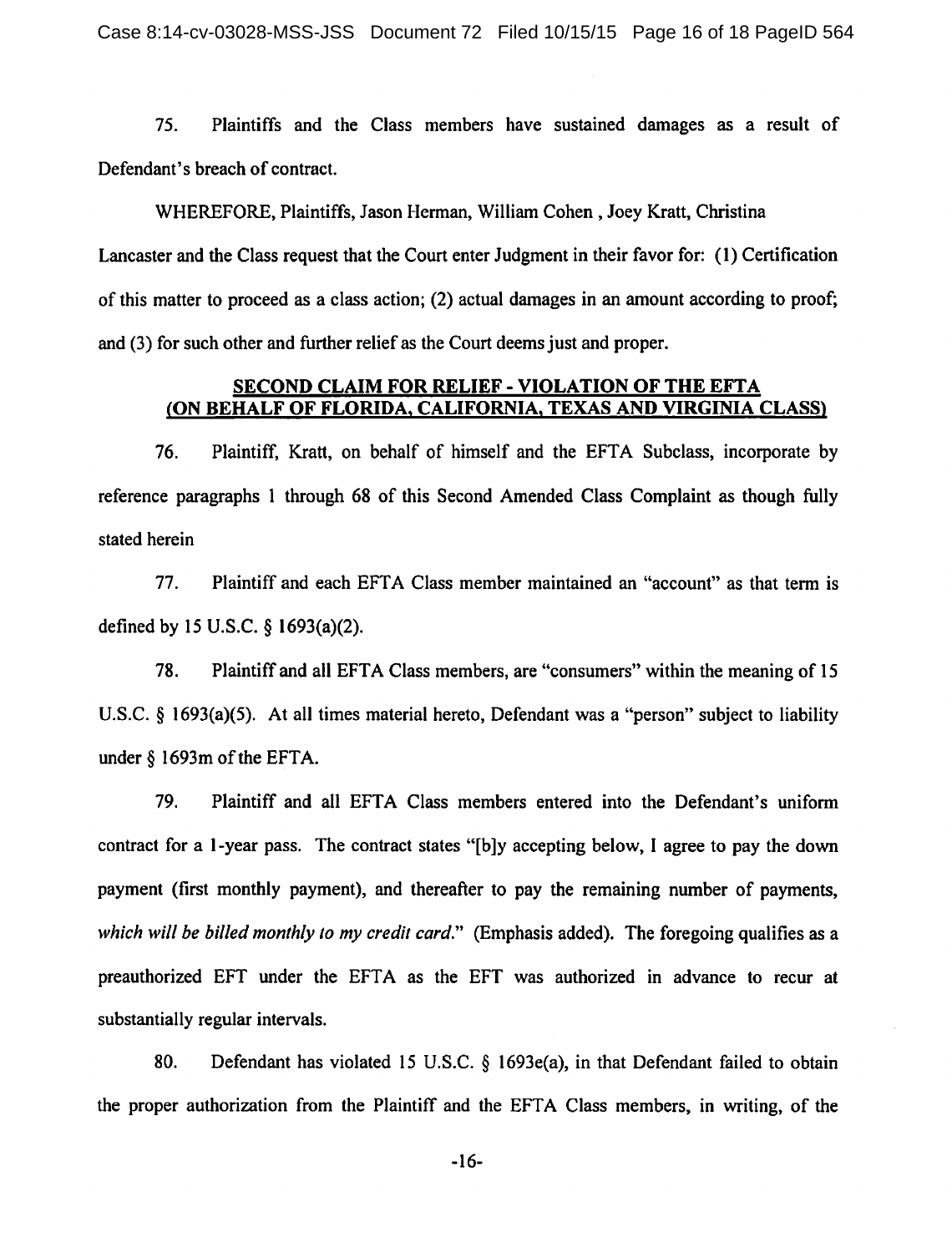$EFT(s)$  assessed by Defendant after the one-year passes were paid in less than 12 months. As described in Defendant's contract. Defendant did not have authority to charge the accounts of Plaintiff and the EFTA Class Members after the contract was paid in less than 12 months.

Defendant transferred funds from Plaintiff's and the EFTA Class members' 81. accounts as set forth above without actual authority to initiate those transfers, and for which Plaintiff and the EFTA Class members received no benefit.

WHEREFORE, Plaintiff, Joey Kratt, and the EFTA Class request that the Court enter judgment in their favor for: (1) Certification of this matter to proceed as a class action; (2) actual damages, statutory damages, reasonable attorneys' fees and costs pursuant to 15 U.S.C. §  $1693m(a)(1)$ ,  $1693m(a)(2)(A)$ ,  $1693m(a)(B)$ , and  $1693m(a)3$ ; and (3) For such other and further relief as the Court deems just and proper.

#### **DEMAND FOR JURY TRIAL**

Plaintiff and the Class demand a trial by jury for all issues so triable.

#### **CERTIFICATE OF SERVICE**

I hereby certify that on September 23, 2015, I electronically filed the foregoing with the Clerk of Court using the CM/ECF system which will send notification of such filing via electronic mail to all counsel of record.

> /s/ Paul R. Fowkes PAUL R. FOWKES, ESQ. Fla. Bar No. 723886 paul@dispartilaw.com RYAN C. HASANBASIC, ESQ. Fla. Bar No. 044119 ryan@dispartilaw.com Disparti Law Group, P.A. 2154 Duck Slough Blvd., Ste. 101 Trinity, Florida 34655